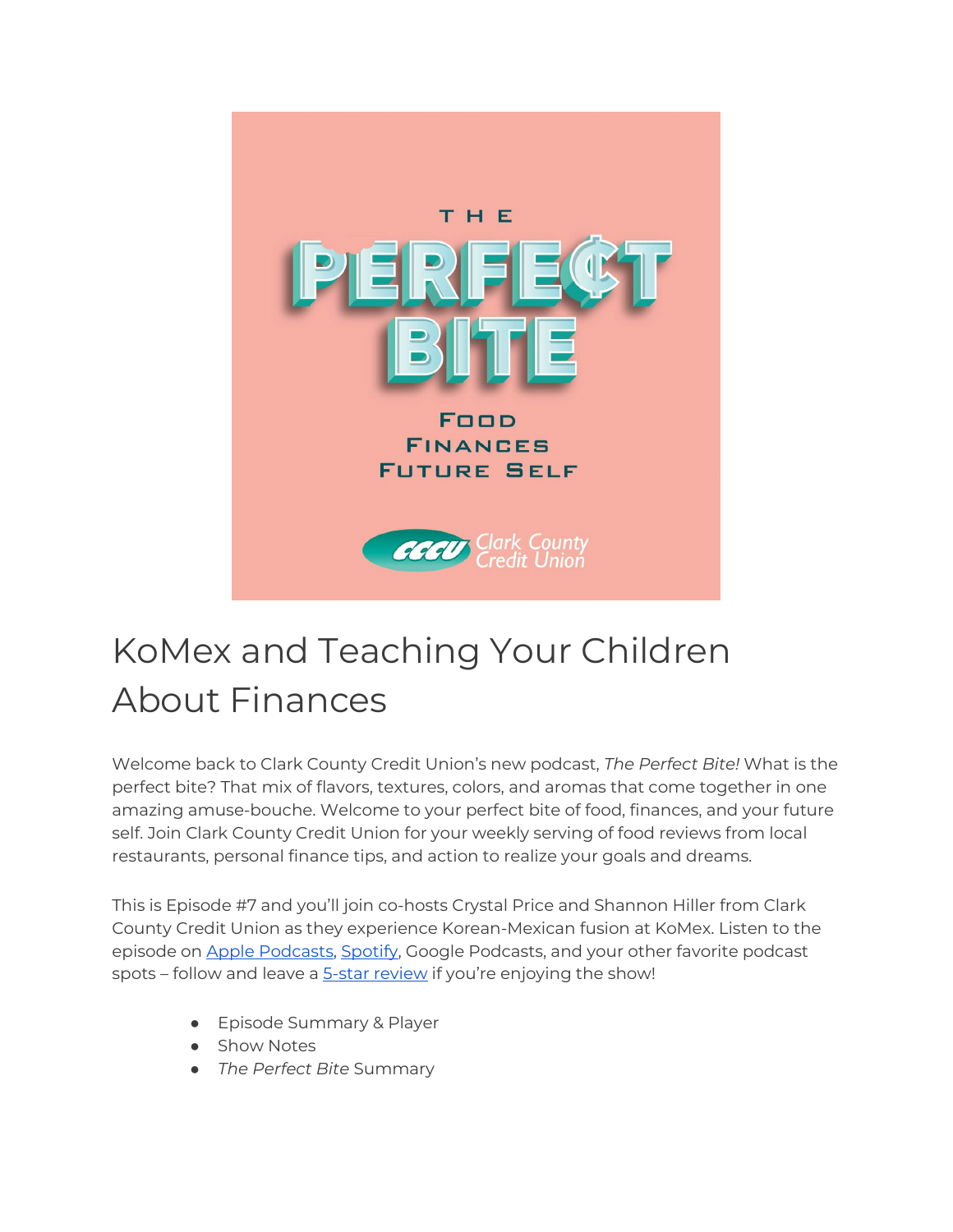## *The Perfect Bite* **Episode #7: KoMex and Teaching Your Children About Finances**

In this seventh bite, join co-hosts Crystal Price and Shannon Hiller from Clark County Credit Union as they experience Korean-Mexican fusion at KoMex, share how to be your child's finance teacher, and reveal financial tools to get your family to the head of the class. You'll learn how to make it fun for your kids to learn about money, what financial topics to discuss at different ages, and a delicious fusion dish featured on the Food Network. This episode covers everything from delicious treats to valuable finance insights. Here's a small sample of what you will hear in this episode:

- How was KoMex?
- What is gochujang sauce?
- How do you teach your kids about finances?
- What are the hardest things to talk about with your kids?
- How does Crystal teach finances to her kids?
- Does she help her kids budget?
- What is the Banzai finance tool?
- Does Crystal talk to her kids about finance in college?

Learn more and play the Banzai game at [CCCULV.org.](https://www.ccculv.org/)

Check out the episode and show notes below for much more detail.

#### **Show Notes**

- **KoMex and Teaching Your Children About Finances**
	- [0:14] ] Welcome to *[The Perfect Bite](https://www.ccculv.org/)*
	- [0:30] Learn more and play the Banzai game at [CCCULV.org](https://www.ccculv.org/)
	- [0:43] [Crystal Price, Shannon Hiller](https://www.ccculv.org/Our-Mission.aspx)
	- **Food: KoMex**
	- [1:36] [KoMex](https://www.komexexpress.com/)
	- [1:57] [Food Network](https://www.foodnetwork.com/shows/food-network-specials/episodes/las-vegas)
	- o [2:26] [Gochujang Sauce](https://www.amazon.com/gochujang/s?k=gochujang) on Amazon
	- [3:38] [Dulce Donuts](https://www.yelp.com/biz/dulce-donuts-las-vegas)
	- [4:09] Email us at [ThePerfectBite@CCCULV.com](mailto:ThePerfectBite@CCCULV.org)
	- **Finances: Teaching Your Children About Finances**
	- [4:46] What are the hardest things to talk about with your kids?
	- [5:08] How do you teach your kids about finances?
	- o [6:24] [Instagram,](https://www.instagram.com/clarkcountycu/) [Investment](http://www.investmentcentercccu.com/)
	- [6:50] How does Crystal teach finances to her kids?
	- [7:13] [Mortgage](https://www.ccculv.org/Mortgage-Loans.aspx)